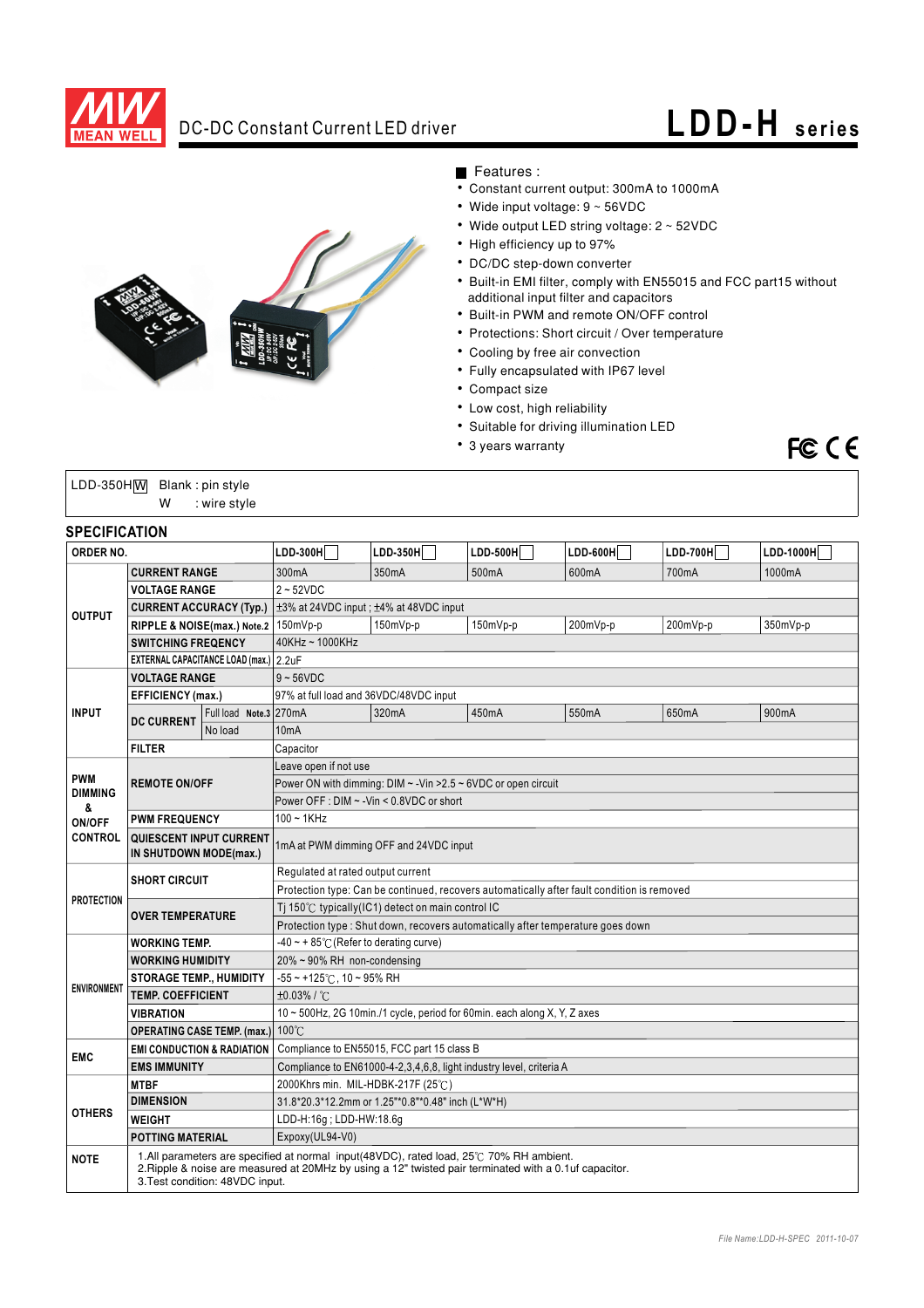

# DC-DC Constant Current LED driver **LDD- H series**



NOTE:Pin size tolerance  $0.60 \phi \pm 0.05$ mm

# tole<br>
—<br>
-**W type(LDD HW):**



# **Derating Curve**



## **Pin Configuration**

| Pin No. | Output  | Comment                                                  |
|---------|---------|----------------------------------------------------------|
| 1,2     | -Vin    | Don't connect<br>to -Vout                                |
| 11,12   | -Vout   | <b>LED</b> - Connection                                  |
| 13,14   | +Vout   | LED + Connection                                         |
| 22      | PWM DIM | ON/OFF and PWM<br>Dimming<br>(Leave open if<br>not used) |
| 23,24   | $+V$ in | DC Supply                                                |

| Pin No.        | Output                    | Comment                                                  |
|----------------|---------------------------|----------------------------------------------------------|
| $\overline{2}$ | -Vin<br>(Black)           | Don't connect<br>to-Vout                                 |
| 11             | -Vout<br>(Blue)           | <b>LED</b> - Connection                                  |
| 14             | +Vout<br>(Yellow)         | LED + Connection                                         |
| 21             | <b>PWM DIM</b><br>(White) | ON/OFF and PWM<br>Dimming<br>(Leave open if<br>not used) |
| 23             | $+V$ in<br>(Red           | DC Supply                                                |

### **PWM Dimming Control**



During PWM dimming operation, the output current will change to PWM style.